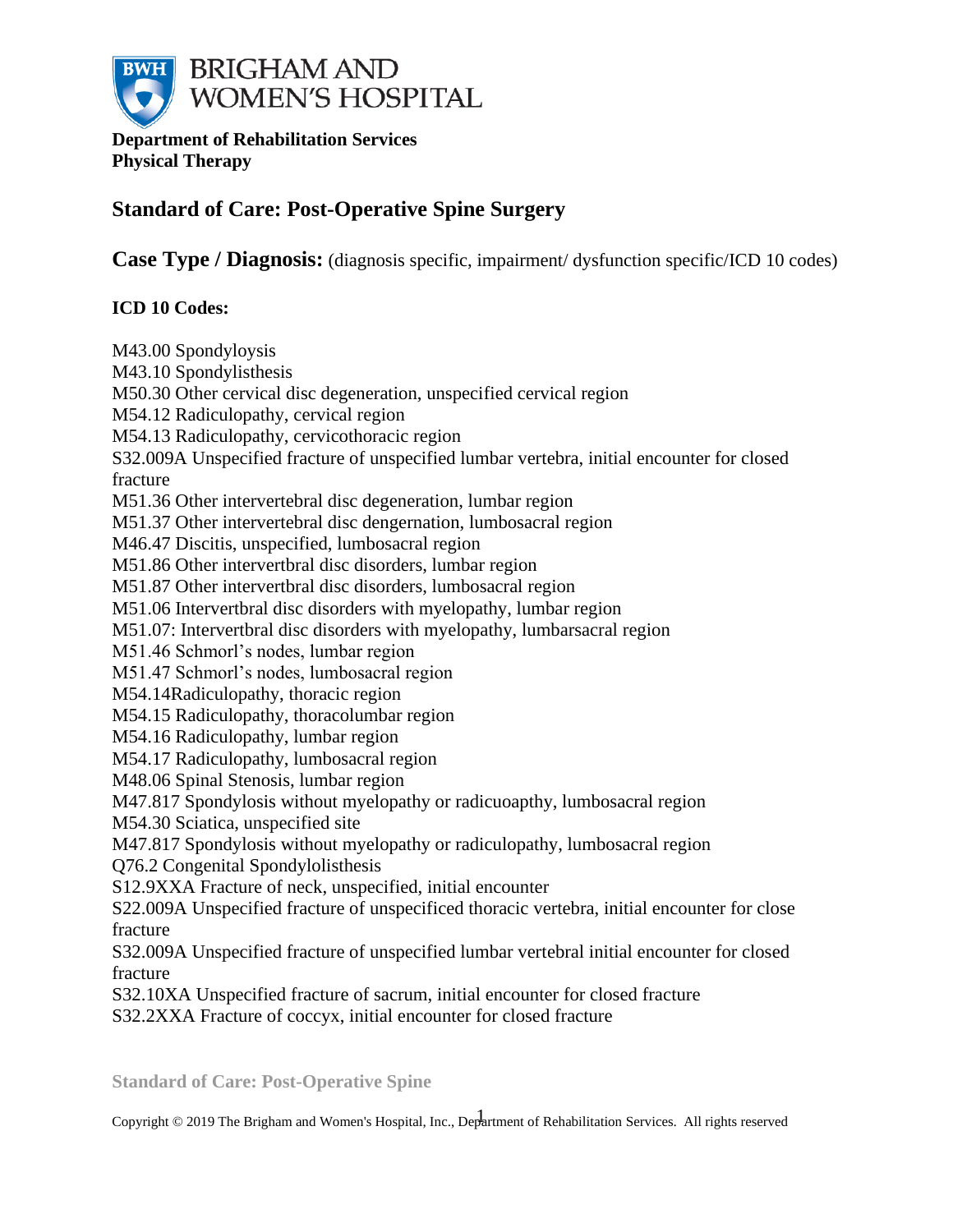This Standard of Care was developed as a comprehensive tool for both orthopedic and neurosurgical spine surgeries. It was adapted from the previous published BWH Standards of Care: *Orthopedic Spine Surgery* and *Operative Management of Spinal Disorders.* 

The intent of this protocol is to provide the clinician with a guideline for postoperative rehabilitation of a patient after spinal surgery including but not limited to: laminectomy, foraminotomy, discectomy, facetectomy, corpectomy, and anterior/posterior transforaminal interbody fusion in the cervical, thoracic, and/or lumbar spine. It is not intended to be a substitute for appropriate clinical decision-making regarding the progression of a patient's post-operative course. The actual post-surgical physical therapy management must be based on the specific surgical approach, physical exam/findings, relevant co-morbidities, individual progress, and/or the presence of postoperative complications. If a clinician requires clarification regarding a patient's post-surgical presentation, he or she should consult with the referring surgeon.

The most common etiologies leading to spinal surgery include spinal stenosis and disc herniation, which often present with symptoms of back and/or radicular pain. In patients 60 years and older, the prevalence of degenerative spinal conditions ranges from 20-25%<sup>1</sup>. The incidence of spine surgery has increased more than 200% in the last decade.<sup>1</sup>

The goals of spinal surgery are to decompress the spinal canal and/or foramen to relieve pressure on nerve roots or spinal cord while minimizing the risk of secondary instability. Surgery may help relieve pain, paresthesias, or weakness; restore nerve function and stop or prevent abnormal motion. Randomized trials indicate that for severely impaired patients, decompression with or without fusion offers greater efficacy than nonsurgical treatments.<sup>2</sup> Outcomes of surgery are highly dependent upon surgical technique, type of instrumentation used, and the quality of the bony and soft tissue structures. Anatomical reconstruction and surgical soft tissue balancing are important factors for restoration of stability and functional range of motion post-operatively. Spine surgery can be performed from anterior or posterior direction or both and can be performed in the cervical, thoracic and lumbar spine. In the literature, spine fusion surgery with or without decompression has yielded similar clinical outcomes (in perceived disability, gait speed, and overall self- health perception) after two and five year follow-up.<sup>3</sup> These results favor a positive outcome for patients undergoing spine surgery regardless of their primary etiology.

Spine surgery can involve removing part or all of the disc (discectomy), the body of the vertebrae (corpectomy), removing part or all of the lamina (laminectomy), and/or removal of part or all of a facet (facetectomy). The spine may or may not be fixated. Fixation can be achieved with metal instrumentation such as plates, screws, or wires; or with bone graft. The bone graft may be one of two types: an autograft (bone taken from the patient) or an allograft (bone from a cadaver). Bone for an autograft is most often harvested from the iliac crest from a small seperate incision. In some cases, metal plates, screws or wires are then used in addition to the graft to further stabilize the spine.

**Standard of Care: Post-Operative Spine** Spine surgery can also be used to repair a fractured or collapsed vertebrae. Two procedures that are used include a vertebroplasty (cement is injected into a fractured vertebra through a needle) or kyphoplasty (the surgical filling of an injured or collapsed vertebra through a balloon). A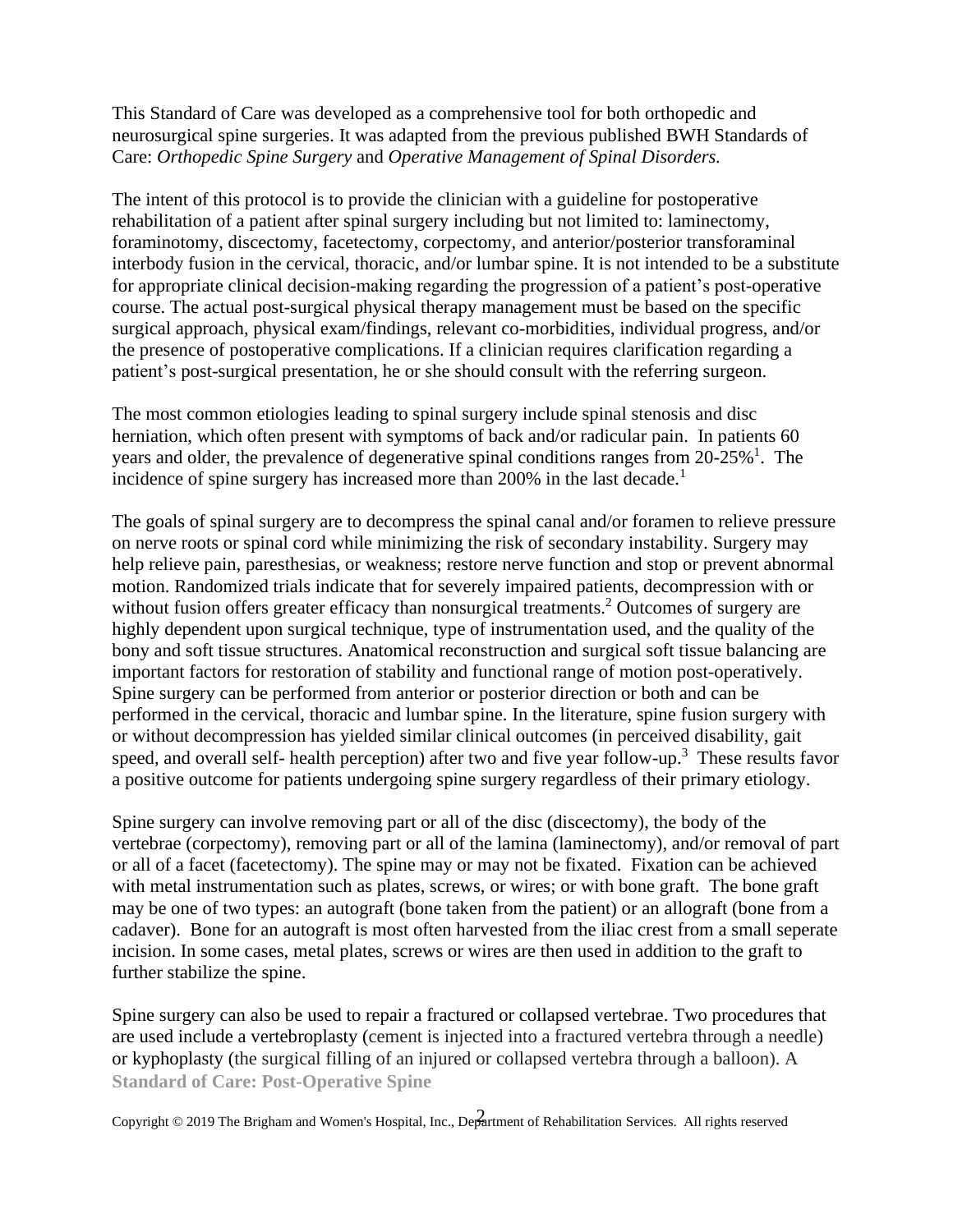kyphoplasty is used to restore the shape or height of the vertebrae if there is a deficit due to the injury.

## **Indications for Surgery:**

- Intractable neck or back pain that failed conservative treatment
- Radicular pain radiating into extremities
- Facet joint arthritis
- Instability
- Spinal stenosis
- Spondylosis
- Spondylolisthesis
- Ankylosing Spondylitis
- Disc protrusion or degeneration
- Injuries to the vertebrae
- Weak/unstable bone caused by infection or tumors
- Spinal cord compression
- Malignancy

# **Post-Surgical Complications:**

### *Included but are not limited to:*

- Dural tear (usually managed with bed rest for 24-72 hours based on the surgeon's orders, and/or presence of a lumbar drain.)
- Myocardial infarction
- Pulmonary embolus
- Upper extremity or lower extremity DVT
- Severe/intractable pain or headache
- New paresthesias
- New upper motor neuron dysfunction (i.e. positive Babinski, new clonus, or spasticity)
- New onset of urinary or bowel urgency
- Abnormal discharge or drainage from operative site
- Bone graft failure
- Airway complication (higher incidence in cervical spine procedures)
- Dysphagia
- Cerebral spinal fluid leak
- Surgical site infections
- Hardware failures
- Pulmonary complications
- Vertebral fractures
- Hematoma formation
- Recurrent disc herniation
- Mislocated instrumentation

**Standard of Care: Post-Operative Spine**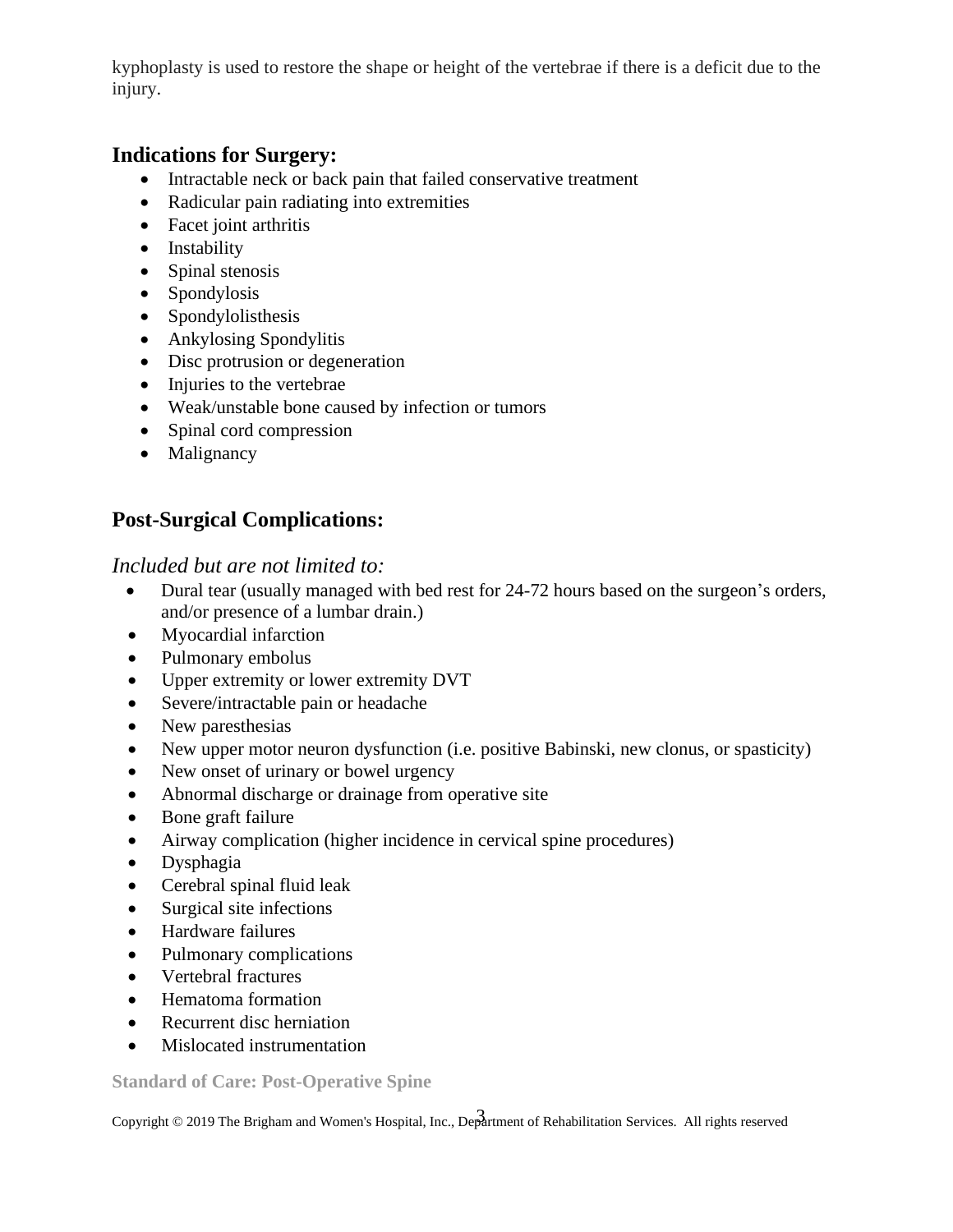If the patient presents with any of these new signs and symptoms, it is the responsibility of the Physical Therapist to have a discussion with the Responding Clinician regarding the appropriateness of a PT evaluation or intervention. These symptoms may indicate activity restrictions. Please reference the BWH General Surgery Standard of Care for more details.

## **Precautions for Treatment:**

- Spinal Precautions**:** All patients following spine surgery will be on spinal precautions. These are: no bending, twisting or lifting greater than ten pounds for approximately 2-6 weeks based on the spinal surgery and post-operative orders Patients should also logroll to get out of bed. This will minimize spinal rotation and flexion and decrease stress on the surgical site. Review post-operative orders and clarify regarding precautions with the Responding Clinician prior to treatment.
- Positioning: The patient may lay supine or side lying with no head of bed restrictions. If the patient has an order for a back brace for stability, the patient should stay in supine or side lying with the head of the bed less than 30 degrees until the brace is received. Once the brace is received, the patient may have no head of bed restrictions with the brace donned.
	- Bracing: Patients may require a spinal orthosis post-operatively. This is determined by the surgeon based on the stability of spine post-surgery. Patients who receive an order for a spinal orthosis may be on logrolling precautions with the head of the bed less than 30 degrees until the brace is fit. The treating physical therapist should clarify that the brace is appropriate for the patient, if the patient was measured pre-operatively or has had a previous brace, and if the patient may don the brace supine or sitting.
		- Once the brace is received the patient has no restrictions on the head of the bed height as well as mobility when the orthosis is donned, but will still have spinal precautions.
		- For patients who require a spinal orthosis for stability a brace should stabilize at least one level above and below the operative vertebrae.
		- If the brace is for comfort only, the patient may be allowed out of bed prior to the brace fitting. This is the case for most orthomolds and soft corsets.
		- The brace may be applied over the dressing of the surgical wound or surgical drain sites. If patients had additional lines or drains consult with orthotist regarding brace modifications.
		- Refer to the Spinal Orthotics Resource Guide for further information on specific brace types (Appendix A)
- Activity: These patients are usually weight bearing as tolerated and ambulation is encouraged.

**Standard of Care: Post-Operative Spine**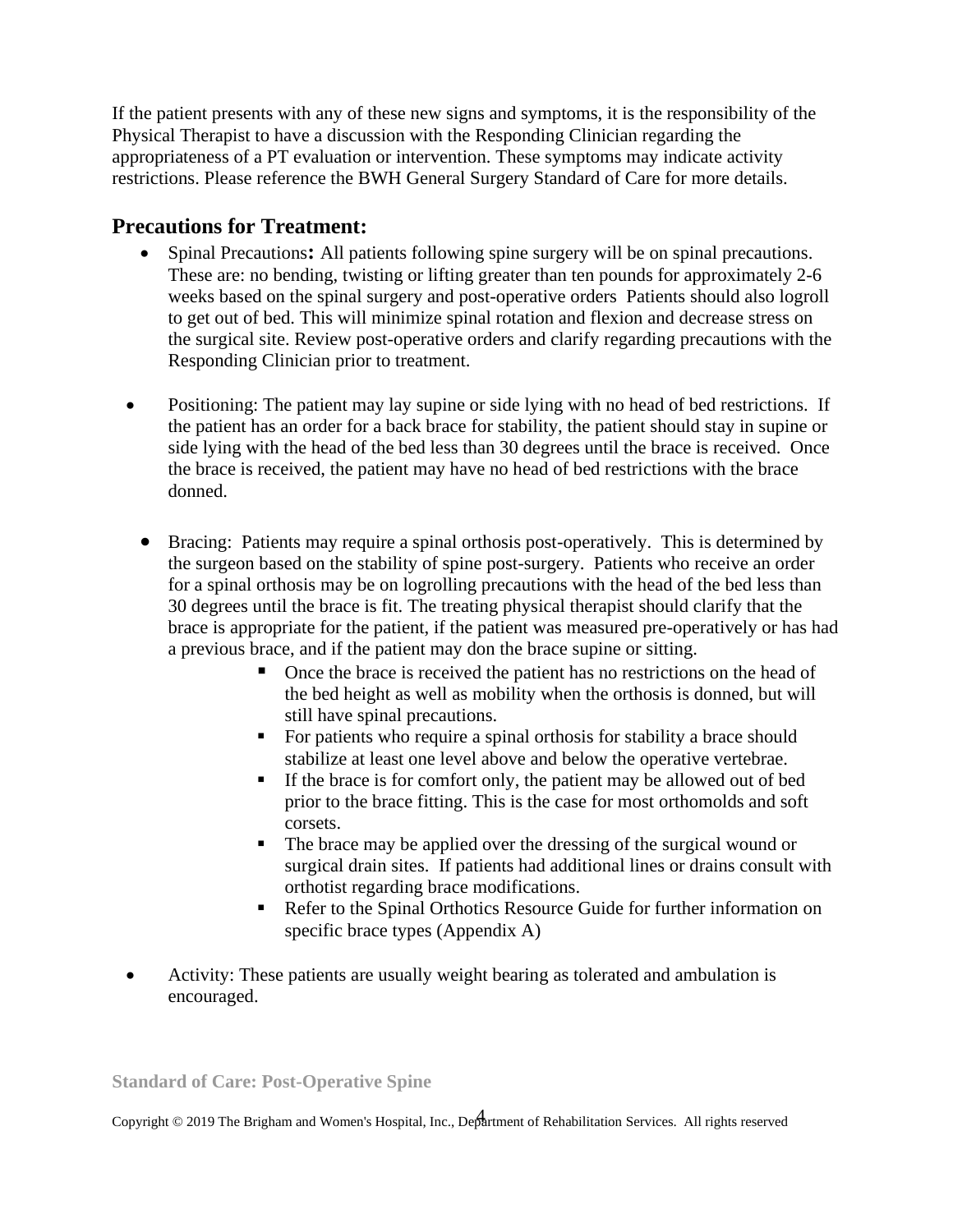## **Evaluation:**

**Medical History**: Review past medical/surgical history reported in the chart.

**History of Present Illness**: Review pertinent diagnostic imaging, laboratory workup and other tests that lead to the current diagnosis and decision to pursue surgical management. Inquire about presenting signs and symptoms, including: type, duration, impact on function, and prior management (i.e. steroid injections, outpatient physical therapy, medications) of symptoms if applicable.

**Hospital Course**: Review the type of surgery (see brief operative note and/or detailed report of surgical procedure in the medical chart if available), as well as any remarkable intra-operative and post-operative events.

**Social History**: Inquire regarding occupation, prior functional level, use of assistive devices, home environment setup, family and caregiver support system, and patient goals.

**Medications**: Review current pharmacological management of the spinal dysfunction or any comorbidities. Common medications used in the management of patients following spinal surgery may include, but are not limited to: anti-inflammatory agents (i.e. ASA, NSAID's, glucocorticosteroids), narcotic/opioid analgesics (i.e. Dilaudid, Morphine, MS Contin, Meperidine, Oxycodone, Percocet, Fentanyl), non-opioid analgesics (i.e. Acetaminophen, Tramadol,Gabapenin), muscle relaxants (i.e. Baclofen, Diazepam, and anticoagulants/antiplatelet therapy for DVT prophylaxis.

## **Examination:**

*This section is intended to capture the most commonly used assessment tools for this case type/diagnosis. It is not intended to be either inclusive or exclusive of assessment tools.*

**Mental Status/Cognition:** Alertness, orientation, safety awareness, ability to follow commands, learning preferences, and understanding and use of spinal orthosis should be assessed if applicable.

Pain: Measure using the Visual Analog Scale (VAS), Numeric Analog Scale (NAS) 0-10, or the Functional Pain Scale**.** Determine activities that may increase or decrease symptoms, location of symptoms, and nature of the pain. Intensity of pain at rest and with physical therapy treatment should be documented at every inpatient session. Plan of action such as pre-medication should also be included in the systems review. Other qualitative details of pain that are important to obtain include the frequency, alleviating/aggravating factors, and descriptors of pain.

**Cardiovascular/Pulmonary**: Assess supine and seated heart rate, blood pressure and oxygen saturation, as indicated based on patient presentation. Look for any changes with positioning. Patients may have an orthostatic response to positioning.

**Endurance/Ability to monitor fatigue:** Examination of activity tolerance by utilizing the rate of perceived exertion (RPE) scale or a gross subjective and objective assessment of fatigue level

**Standard of Care: Post-Operative Spine**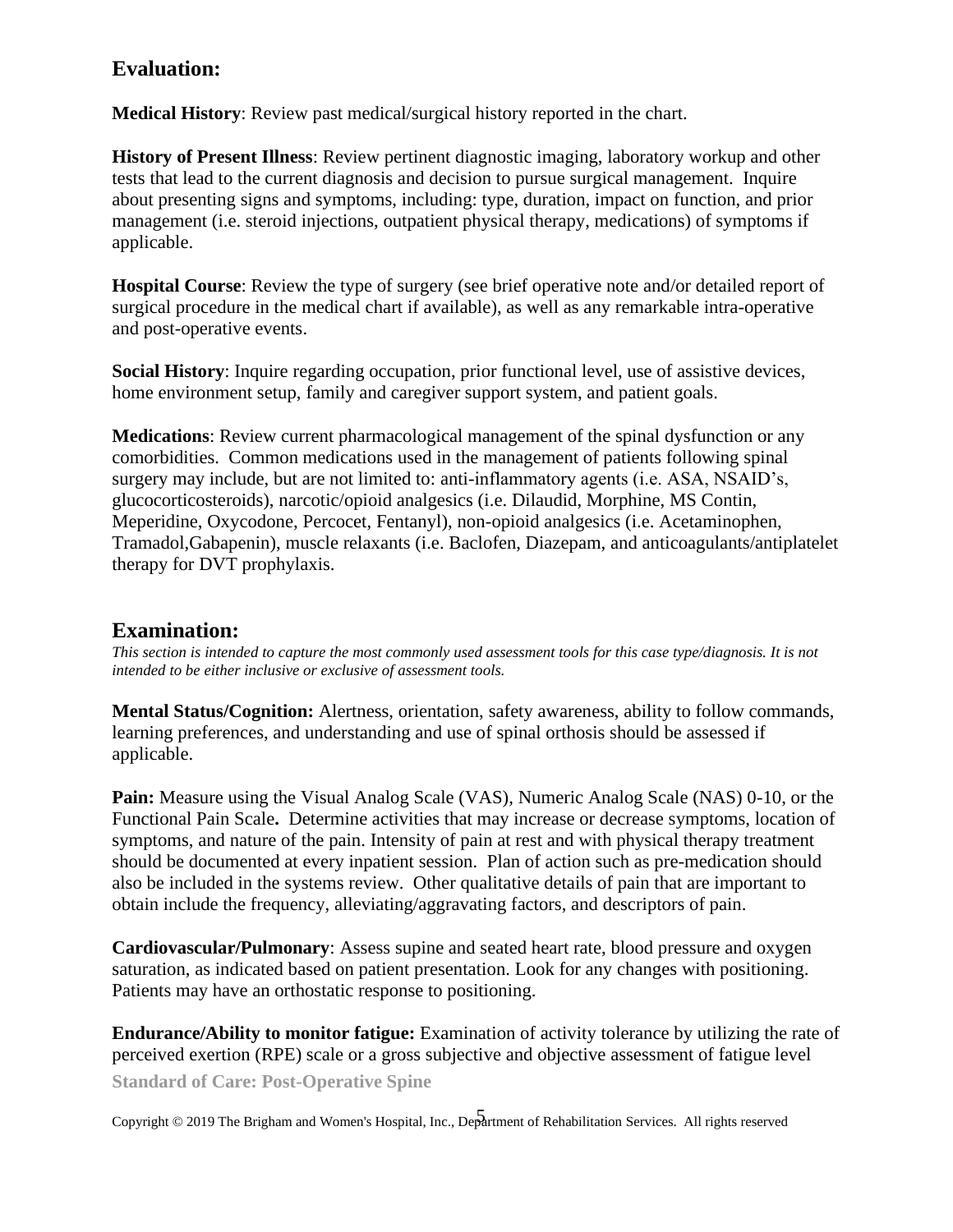should be documented for patients. This should detail the amount of functional activity the patient was able to tolerate during the exam.

**Integumentary:** Assess the incision area, skin color edema, and presence of drains. Drains are used to remove the edema that accumulates intra-operatively and post-operatively. The drains are removed once the operative site's drainage has decreased to a certain amount. Drains and removal of drains is done on a case-by case basis determined by the surgeon. Types of drains include but are not limited to; intrathecal lumbar drains, Jackson Pratt drains and hemovacs.

**Range of motion (ROM):** Upper and lower extremity quadrant screen as well as neck and trunk as appropriate.

**Strength:** Assess functional strength and myotomal upper and lower extremity manual muscle testing as appropriate. See appendix B for list of myotomes.

**Sensation:** Light touch in a dermatomal pattern (see Appendix B for list of dermatomes) and proprioception. If sensation to light touch/proprioception is impaired, then further sensation testing such as sharp/dull, or hot/cold may be indicated to rule out any further neurological damage.

**Posture/alignment:** Identify a presence of a kyphosis, scoliosis, and fit of orthosis if applicable.

- Lateral View: cervical, thoracic, lumbar alignment
- Anterior View: shoulder, pelvis, and knee position
- Posterior View: scapular position, presence/absence of scoliosis, and foot position

**Balance: S**tatic and dynamic balance should be assessed in sitting and standing. Standing balance can be assessed with use of the Romberg Test.

**Functional Outcomes:** Assessment of pt's performance with bed mobility, transfer training, ambulation and stair climbing as appropriate. The patient may benefit from use of a rolling walker initially for support during ambulation. Patient may progress to a cane or no assistive device as appropriate.

#### **Functional Outcome Measures**

The therapist may also use standardized testing to objectively report functional status and impairments. Common standardized tests used this in population include the AM-PAC - Mobility, Neck Disability Index, and the Oswestry Low Back Pain Questionnaire<sup>4</sup>.

#### **Assessment:**

The primary goal of inpatient physical therapy for a patient following spinal surgery is to maximize functional independence and safety while minimizing post-surgical impairments, activity and participation restrictions as a result of the surgery.

**Standard of Care: Post-Operative Spine**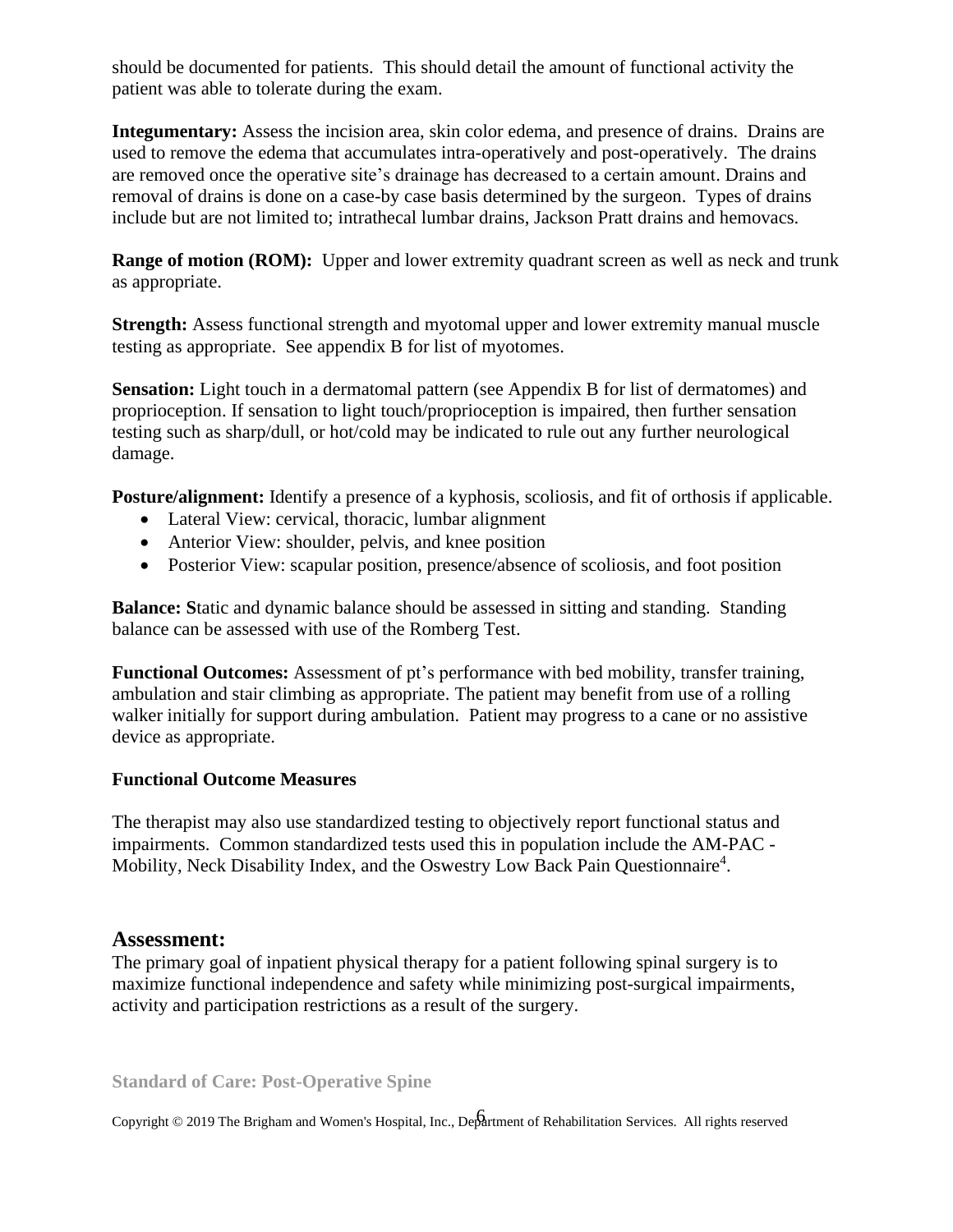#### **Problem List**:

Common problems include but are not limited to: Pain Edema Decreased range of motion Decreased strength Decreased sensation Decreased proprioception Decreased balance Decreased endurance Decreased bed mobility, transfers, and gait Knowledge deficit regarding spinal precautions and bracing Decreased independence with activities of daily living

#### **Prognosis**:

This patient population is typically in the inpatient setting for 1-3 days. This prognosis may need to be modified due to any of the following factors: presence of co-morbidities, complications or secondary impairments, decreased cognitive status, social and environmental barriers to returning to previous living environment, and any other factors that may influence the patient's ability to use an assistive device and increase their functional independence. A majority of these patients go home given their quick progression to a safe level of mobility and functional independence that allows them to manage their home environment. If the patient is not able to progress functionally for a safe discharge home, a short rehab stay may be indicated.

The predicted optimal level of improvement for these patients is to return to their previous activities, lifestyles and jobs with or without assistive devices and adaptive equipment as appropriate in 3-4 months.

**Short Term Goals**: (Measurable parameters and specific timelines to be included on evaluation)

- 1. Independent with their ability to demonstrate good knowledge regarding the spinal precautions.
- 2. Independent with a supine, seated and walking therapeutic exercise program.
- 3. Independent with bed mobility via log rolling in a flat bed.
- 4. Independent sit to stand transfers with the least restrictive device.
- 5. Independent gait with the least restrictive device >=100ft.
- 6. The patient will negotiate up/down stairs with the least restrictive device independently

# **Treatment Planning / Interventions**

| <b>Established Pathway</b>  | Yes, see attached. | $X$ <sub>N</sub> o |
|-----------------------------|--------------------|--------------------|
| <b>Established Protocol</b> | Yes, see attached. | X No               |

**Standard of Care: Post-Operative Spine**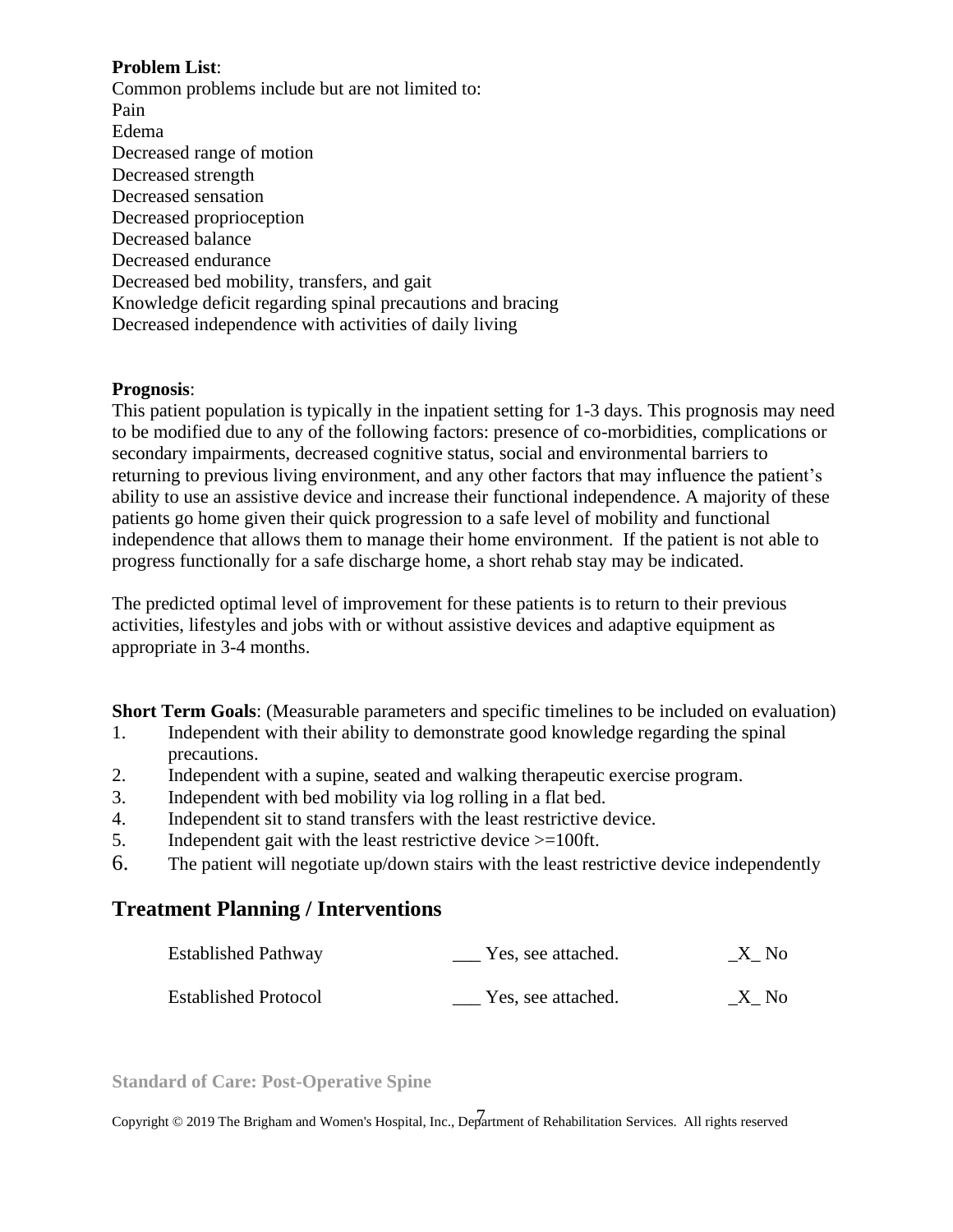#### **Interventions most commonly used for this case type/diagnosis:**

- 1. Therapeutic exercise program: Progress from supine to sitting and active ROM for upper and lower extremities if strength deficits exist. Use of weighted resistance is generally not indicated at this time
- 2. Education: See below.
- 3. Functional Mobility Training:
	- Bed mobility and supine  $\Leftrightarrow$  sit activities via log rolling
	- Transfer training (bed  $\Leftrightarrow$  chair  $\Leftrightarrow$  wheelchair  $\Leftrightarrow$  commode), using adaptive equipment, as appropriate (i.e. Rolling walker, cane)
- 4. Postural Training and ergonomics.
- 5. Balance Training: Sitting and standing activities static and dynamic activities as tolerated.
- 6. Gait Training
	- Assistive device prescription, as appropriate
	- As appropriate, progress to stair training prior to discharge home
- 7. Endurance Training
	- Increase patient's aerobic capacity during functional activities
	- Progressively increase time and frequency of transfers out of bed to chair or progress time, distance and frequency of ambulation.

**Frequency & Duration**: The frequency and duration of physical therapy intervention on an inpatient basis will be based on the patient's impairments and functional limitations. For most patients, a frequency of 4-6X/week for 7-10 days or less.

#### **Patient / Family Education**

- Assess learning style, patient goals, and motivators.
- Discuss realistic expectations regarding function, appropriate level of assist that patient requires from family, rehab progression.
- Instruct the patient and family members in the following techniques and assess their understanding via return verbalization and/or demonstration:
	- o Spinal precautions (if applicable)
	- o Donning/doffing spinal orthosis and wearing schedule (if applicable)
	- o Deep breathing, coughing and splinting
	- o Assessing the integument around the incision and areas that are under the brace if applicable
	- o Supine and seated therapeutic exercise program
	- o Safe mobility techniques encouraging maximal independence
	- o Instruction in ways to minimize inflammation and control pain
	- o Proper body mechanics
	- o Spinal Precaution
- Written instructions available within the department to facilitate patient/family education include:

**Standard of Care: Post-Operative Spine**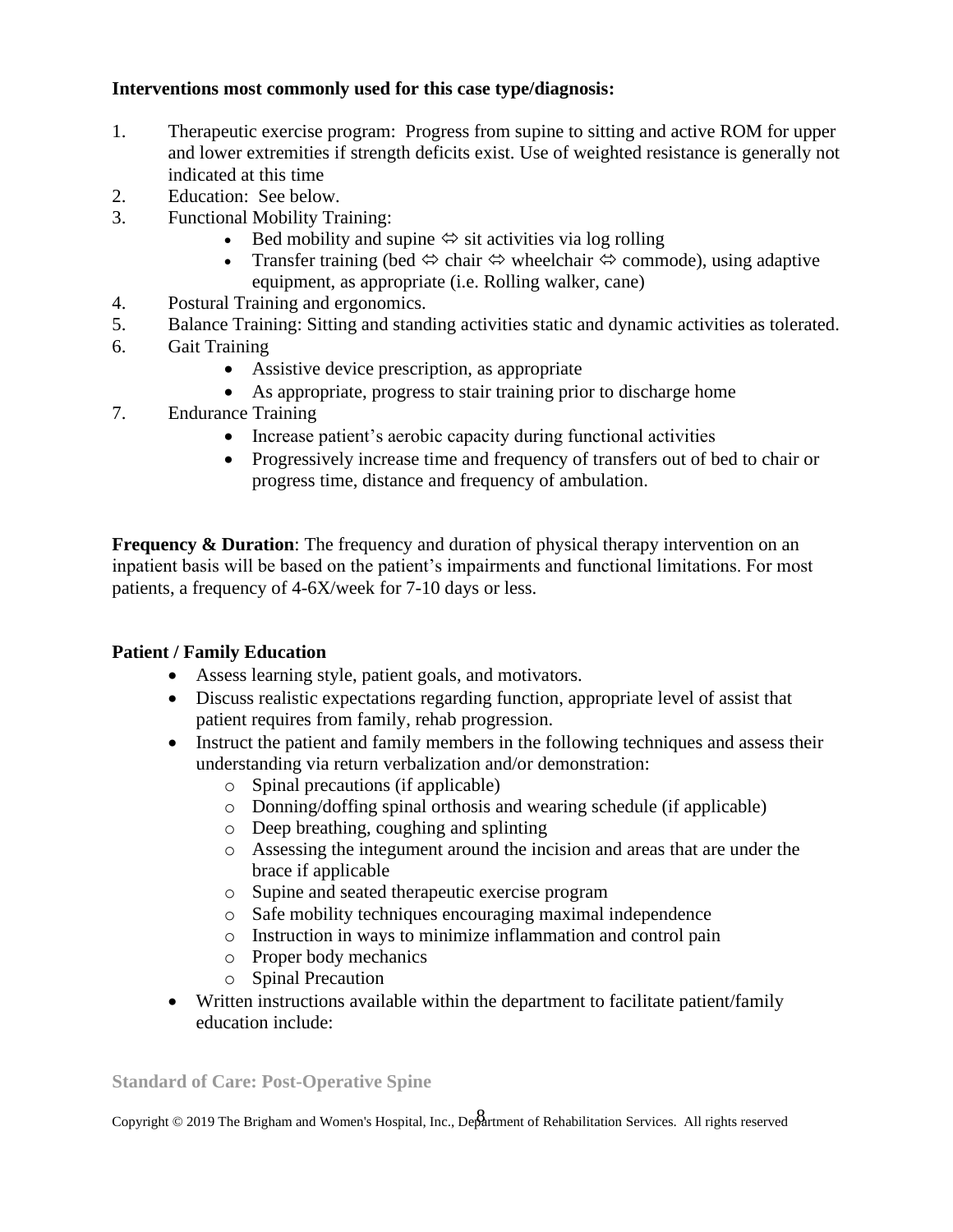- o Instructions for use of spinal orthoses (Hard TLSO, LSO, Soft TLSO, Soft LSO/Warm and Form, Miami J, Philadelphia Collar)
- o Post-Op Spine Patient education handout (Neuro and Ortho specific)

#### **Recommendations and referrals to other providers.**

Occupational Therapy: Consult for patients who present with impairments that affect their ability to perform activities of daily living independently, and who may have adaptive equipment needs. This applies to a small population of post-operative spinal surgery patients being discharged to home.

Ortho Tech: If an inpatient has been prescribed a pre-fabricated spinal orthotic (Philadelphia collar, Miami J, soft collar, Lumbosacral corset with or without moldable inserts), coordinate the actual measure, fit and patient education about the prescribed orthosis with the designated inpatient ortho tech. Inpatient therapists may fit these devices if individual competency has been obtained; otherwise, plan accordingly with the team or ortho tech. If the patient has not yet been out of bed, the ortho tech and assigned physical therapist need to coordinate their services (brace fit with mobility training). Please see the inpatient orientation manual for specific procedural instructions.

Orthotist: If a patient requires a custom made lumbosacral orthosis, thoracolumbosacral orthosis, cervical thoracolumbosacral orthosis, Jewett brace, Minerva brace, soft pre-fab TLSO and Miami J collar with thoracic extension. The Rehabilitation Services Department uses an outside orthotist vendor- Hanger. These braces are used for a small population of patients. The orthotist measures the patient for a brace and then fits them on the same or following day in collaboration with the PT evaluation. The orthotist is available for adjustments to the brace as needed.

Speech Language Pathology: May be indicated if a patient demonstrates impairments that affect their ability to communicate or to swallow. Often speech is consulted with patients undergoing cervical spine fusion via anterior approach.

Social Worker: May be indicated for patients with difficulty returning to work or social roles, or those patients facing financial or insurance issues that may impede accessibility of necessary resources.

#### **Re-evaluation**

- Standard Time Frame- Every 7-10 days while admitted
- A significant change in patient status (i.e.: return to the OR, acute MI, new orthotics etc)

# **Discharge Planning**

#### **Commonly expected outcomes at discharge**:

**Standard of Care: Post-Operative Spine** Most patients are discharged to home with or without home physical therapy and home nursing services. Some patients may go to sub-acute rehab or a skilled nursing facility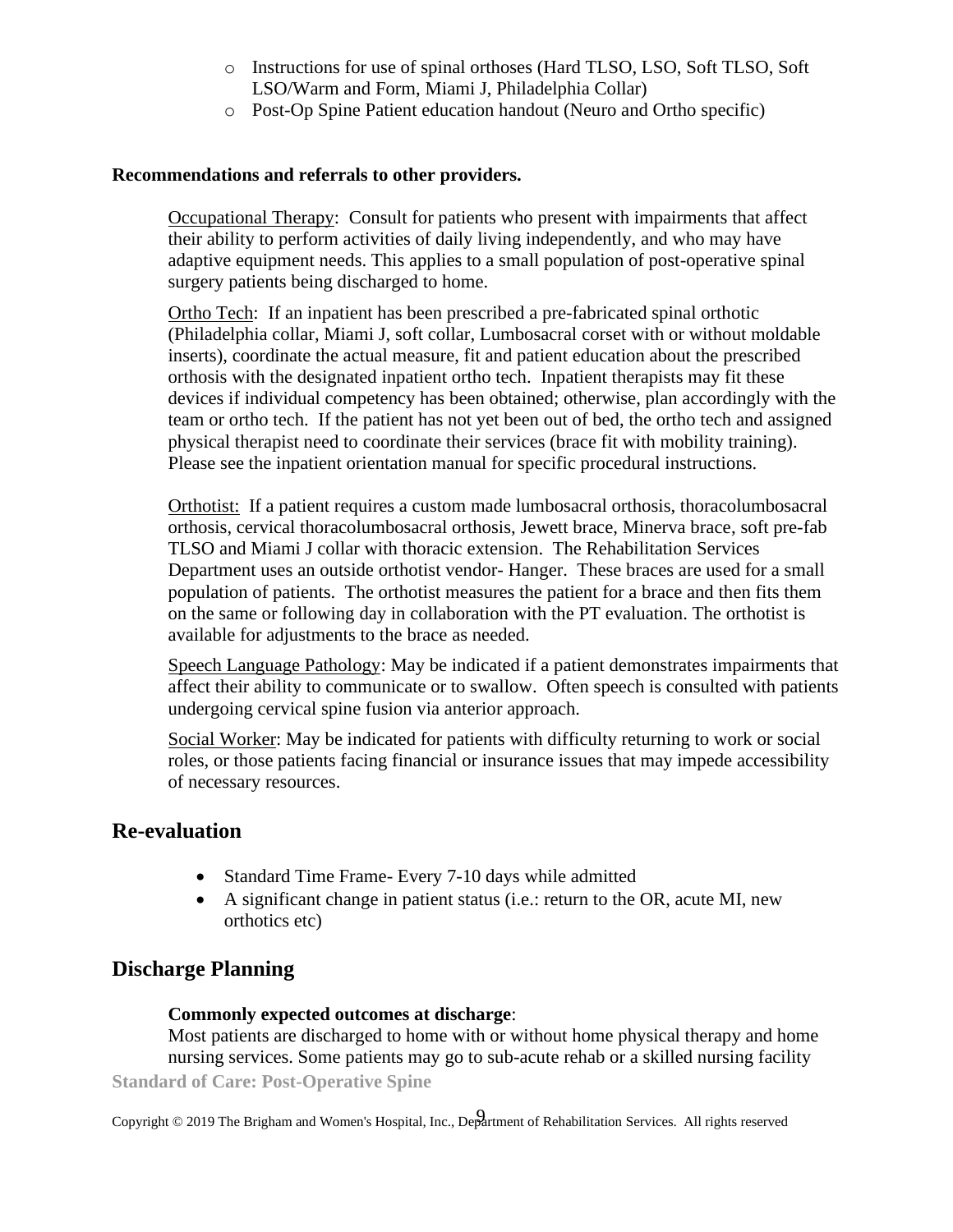and will continue to progress toward their physical therapy goals, and initiate home planning as appropriate.

#### **Criteria for Discharge home from a PT perspective**:

- 1) Safe bed mobility, transfers, ambulation, stair climbing depending on a patient's social/environment factors.
- 2) Good understanding of precautions, weight bearing status, ROM, and safe demonstration and use of brace and progression of mobility
- 3) Clean appearing wound
- 4) Afebrile
- 5) Good pain control

#### Consider the following resources for continued therapy:

**Home VNA PT:** Home PT is indicated if the patient is functionally below their baseline level of function and presents with deficits in strength, ROM, balance, gait, functional mobility at discharge from the acute care setting.

**Outpatient PT:** Outpatient physical therapy is indicated if the patient is functioning independently in the home setting but continues to have a specific impairment or functional limitation that requires physical therapy to progress the patient to a higher functional level.

#### **Reviewed/Updated/Revised 2019:**

**Authors: Reviewed by:**

Jennifer Szkolt, PT Kerry Damiano, PT Joseph Toland, PT

*Orthopedic Spine Surgery* Developed by: Carolyn Beagan, PT, March, 2009 Reviewed by: Roya Ghazinouri,PT**,** Kenneth Shannon, PT**,** Anne O'Brien, PT

*Operative Management of Spinal Disorders* Developed by: Melissa Flak, PT , March 2005 Reviewed by: Meredith Donlan, PT; Joel Fallano, PT, March 2005

**Standard of Care: Post-Operative Spine**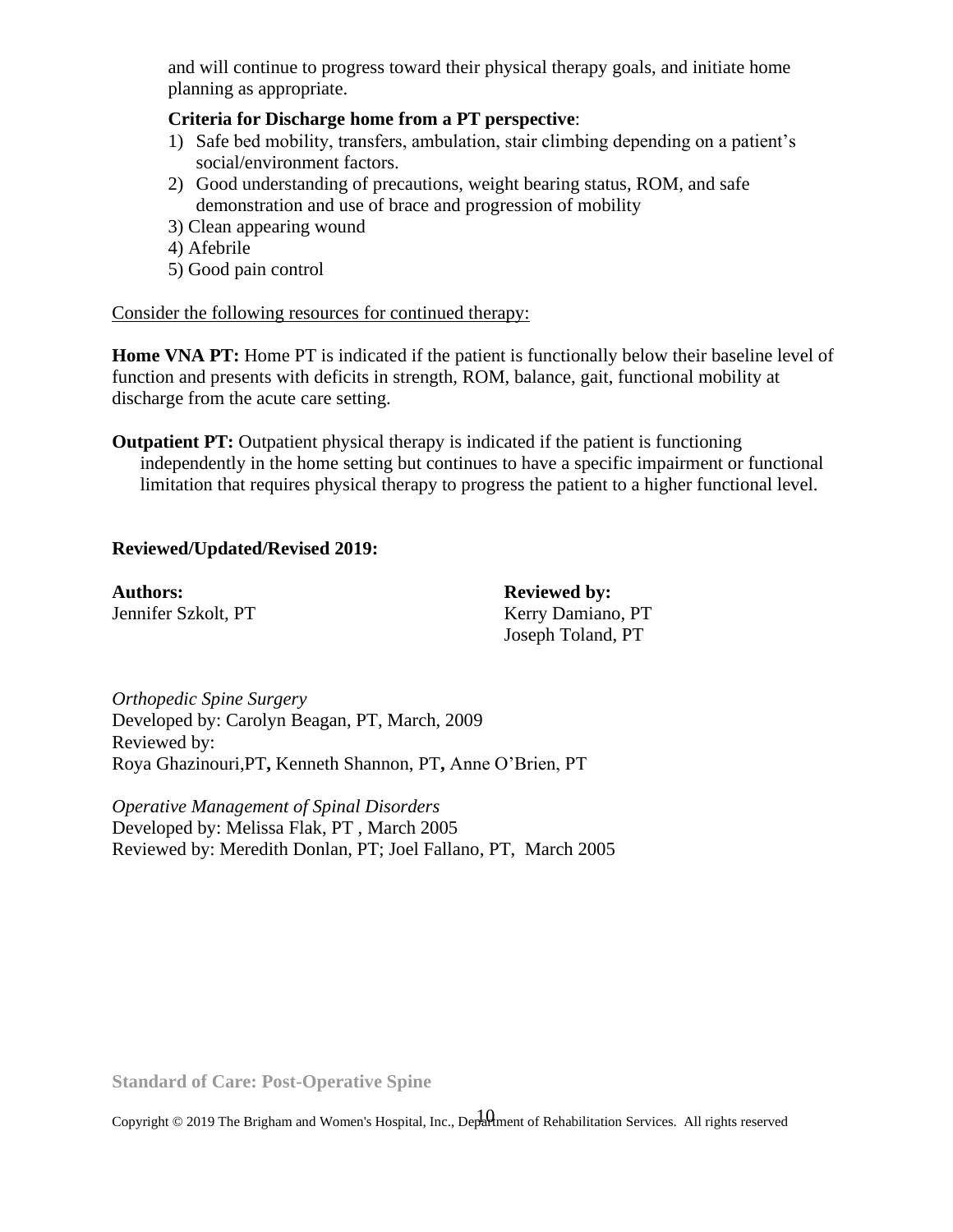# **Appendix A**

## **ORTHOSES SPECIFICATIONS DEPARTMENT OF REHABILITATION SERVICES**

| <b>Brace Name</b>             | Levels<br><b>Supported</b> | <b>Purpose of Brace</b>                                           | Who<br>fits?/Who<br>places<br>brace? | How to<br>Order?<br>Epic:<br><b>Orthotech</b><br><b>Prebricated</b><br><b>Splints and</b><br><b>Braces</b> | <b>Timeframe</b>              |
|-------------------------------|----------------------------|-------------------------------------------------------------------|--------------------------------------|------------------------------------------------------------------------------------------------------------|-------------------------------|
| <b>Soft Collar</b>            |                            | Comfort                                                           | <b>BWH</b><br>Ortho Tech             | Extremity<br>Type: Spine -<br>choose soft<br>collar                                                        | Same Day                      |
| Miami J<br><b>Collar</b>      | C1 to C5                   | Stability/Immobilization                                          | <b>BWH</b><br>Ortho Tech             | Extremity<br>Type: Spine-<br>choose<br>Miami J<br>collar                                                   | Same day                      |
| Philadelphia<br><b>Collar</b> | C1 to C5                   | Stability/Immobilization<br>Short term use <= 72 hr,<br>showering | <b>BWH</b><br>Ortho Tech             | Extremity<br>Type: Spine-<br>choose<br>Philadelphia<br>collar                                              | Same day                      |
| Miami JTO                     | C1 to T1                   | Stability/Immobilization                                          | Orthotist<br>(outside<br>vendor)     | Extremity<br>Type: Spine-<br>select Other<br>-write in<br>comments                                         | Same day<br>except<br>Sundays |

**Standard of Care: Post-Operative Spine**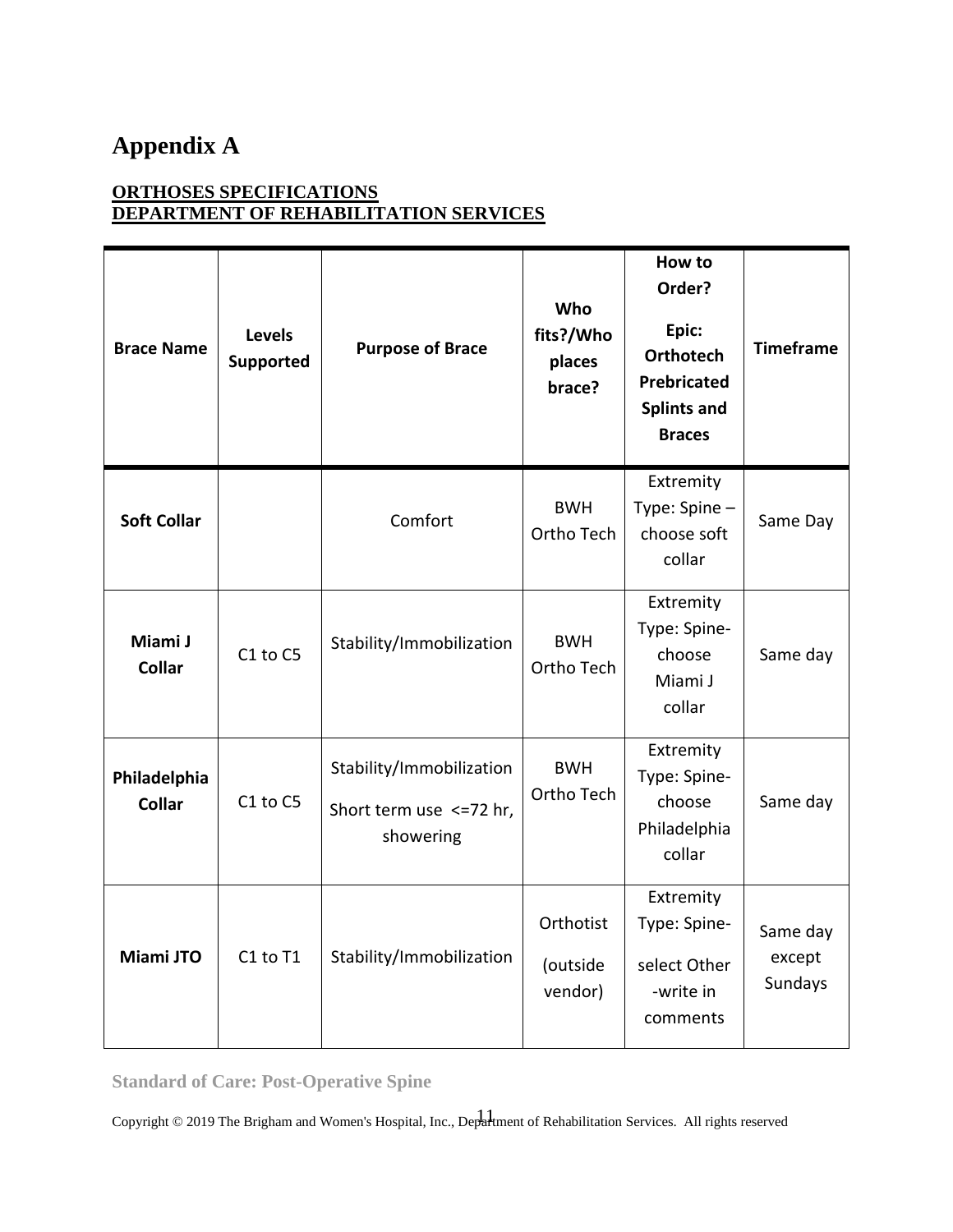| Minerva &<br><b>SOMI</b> | C1 to T1                                  | Stability/Immobilization      | Orthotist<br>(outside<br>vendor) | Extremity<br>Type: Spine-<br>select Other<br>-write in<br>comments | Same day<br>except<br>Sundays                         |
|--------------------------|-------------------------------------------|-------------------------------|----------------------------------|--------------------------------------------------------------------|-------------------------------------------------------|
| <b>CTLSO</b>             | C1 to S1                                  | Stability/Immobilization      | Orthotist<br>(outside<br>vendor) | Extremity<br>Type: Spine-<br>select Other<br>-write in<br>comments | 24 Hrs for<br>delivery,<br>except<br>Sunday<br>Custom |
| <b>Jewett</b>            | Low<br>thoracic<br>and<br>lumbar<br>spine | Postural<br>Awareness/comfort | Orthotist<br>(outside<br>vendor) | Extremity<br>Type: Spine-<br>select Other<br>-write in<br>comments | Same day<br>except<br>Sundays                         |

| Cash             | Low thoracic<br>and lumbar<br>spine | Postural<br>Awareness/comfort | Orthotist<br>(outside<br>vendor) | Extremity<br>Type: Spine-<br>select Other<br>-write in<br>comments | Same day<br>except<br>Sundays                         |
|------------------|-------------------------------------|-------------------------------|----------------------------------|--------------------------------------------------------------------|-------------------------------------------------------|
| <b>Hard TLSO</b> | T5 to S1                            | Stability/Immobility          | Orthotist<br>(outside<br>vendor) | Extremity<br>Type: Spine-<br>select Other<br>-write in<br>comments | 24 Hrs for<br>delivery,<br>except<br>Sunday<br>Custom |
| <b>Soft TLSO</b> | Thoracolumbar                       | Postural<br>Awareness/comfort | Orthotist<br>(outside<br>vendor) | Extremity<br>Type: Spine-<br>select Other<br>-write in             | Same day<br>except<br>Sunday                          |

**Standard of Care: Post-Operative Spine**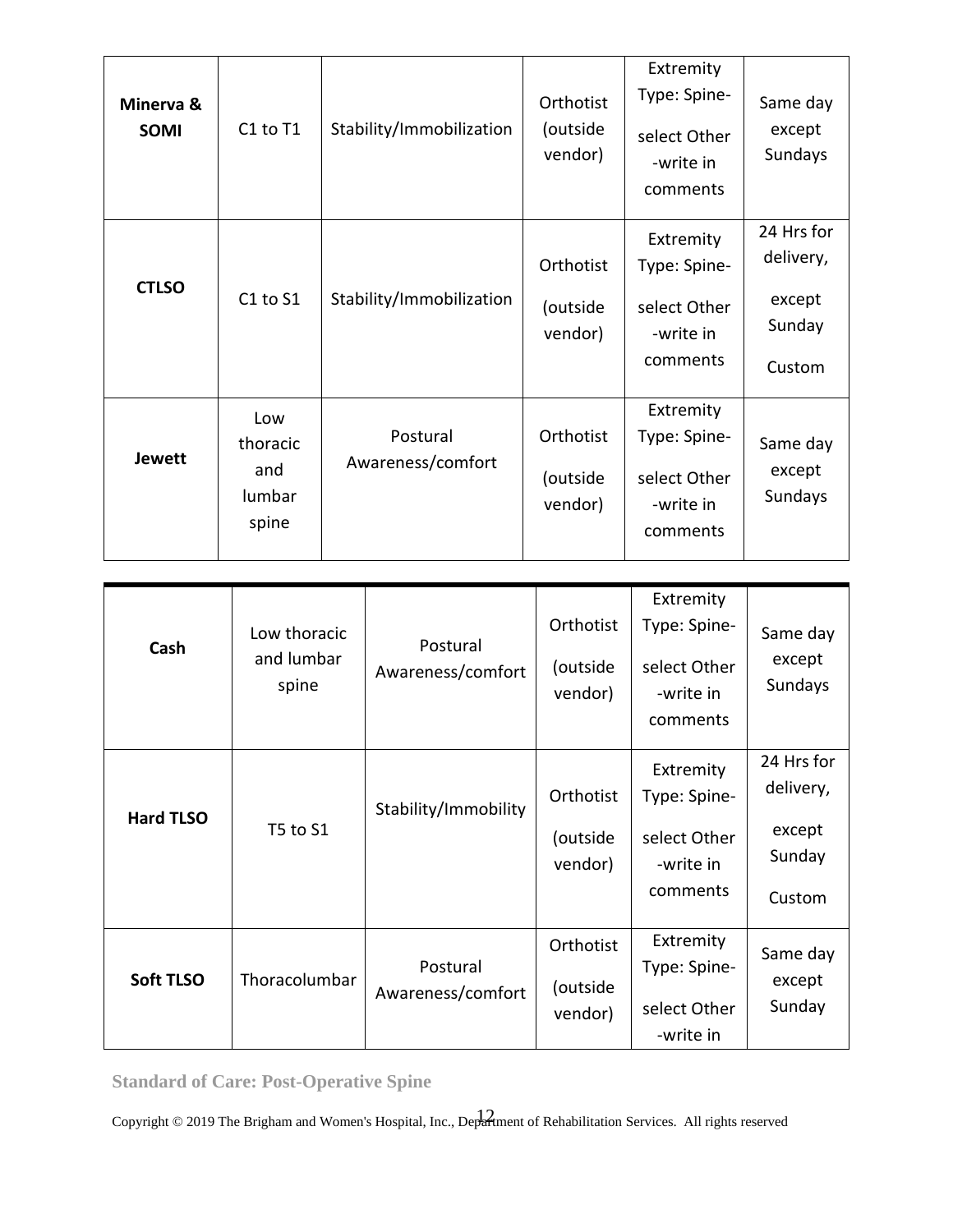|                       |           |                      |                                  | comments                                                           |                                                       |
|-----------------------|-----------|----------------------|----------------------------------|--------------------------------------------------------------------|-------------------------------------------------------|
| LSO with<br>insert    | lumbar    | Comfort              | <b>BWH</b><br>Ortho<br>Tech      | Extremity<br>Type: Spine-<br>choose LSO<br>with insert             | Same day                                              |
| LSO without<br>insert | lumbar    | Comfort              | <b>BWH</b><br>Ortho<br>Tech      | Extremity<br>Type: Spine-<br>choose LSO<br>without<br>insert       | Same day                                              |
| <b>Hard LSO</b>       | T11 to S1 | Stability/Immobility | Orthotist<br>(outside<br>vendor) | Extremity<br>Type: Spine-<br>select Other<br>-write in<br>comments | 24 Hrs for<br>delivery,<br>except<br>Sunday<br>Custom |

# **Appendix B**

Cervical and Lumbar Spine Neurological Screen

| <b>Neurological</b> | <b>Motor</b>               | <b>Dermatome</b>       |
|---------------------|----------------------------|------------------------|
| <b>Level</b>        |                            |                        |
| $C1-C2$             | <b>Neck Flexion</b>        | Occiput                |
| $C3-C4$             | <b>Shoulder Elevation</b>  | Supraclavicular        |
| C <sub>5</sub>      | <b>Shoulder Abduction</b>  | <b>Lateral Deltoid</b> |
| C6                  | <b>Wrist Extension</b>     | <b>Radial Forearm</b>  |
| C7                  | <b>Wrist Flexion</b>       | Middle Finger          |
| C8                  | Thumb Abduction            | <b>Ulnar Forearm</b>   |
| T <sub>1</sub>      | Finger Abd/Add             | <b>Medial Elbow</b>    |
| $L1-L2$             | Hip Flexion                | Groin                  |
| $L3-L4$             | <b>Knee Extension</b>      | Anterior Thigh         |
| L4                  | Ankle DF                   | Medial Leg/Foot        |
| L <sub>5</sub>      | <b>Great Toe Extension</b> | Dorsum of Foot         |
| S <sub>1</sub>      | Foot Eversion              | <b>Lateral Foot</b>    |
| S <sub>2</sub>      | Ankle PF                   | <b>Posterior Calf</b>  |

**Standard of Care: Post-Operative Spine**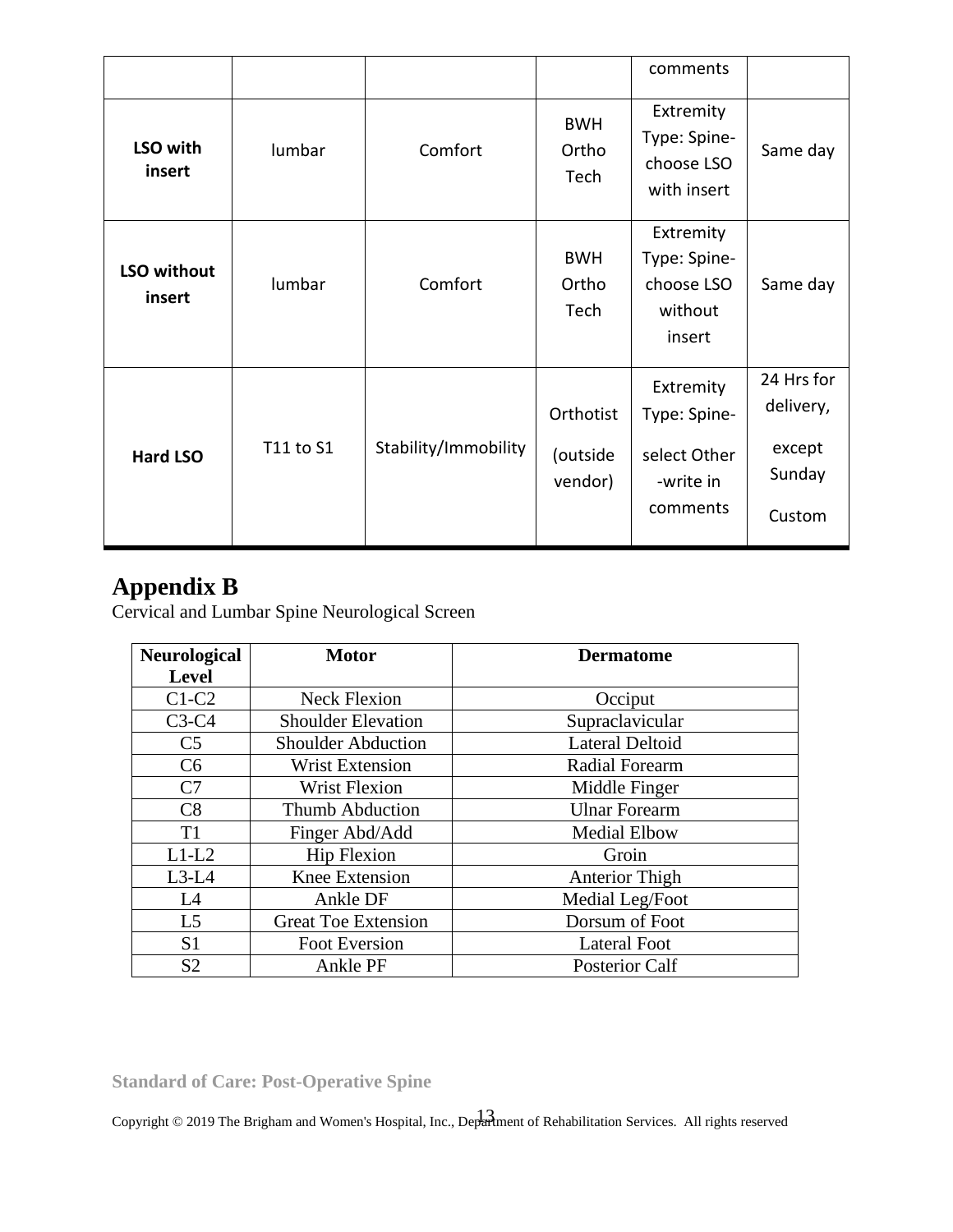### **REFERENCES**

- 1. Archer, KR, et al. Cognitive-Behavioral-Based Physical Therapy for Patients With Chronic Pain Undergoing Lumbar Spine Surgery: A Randomized Controlled Trial. *Journal Of Pain* [serial online]. January 2016;17(1):76-89 14p.
- 2. Deyo RA, Mirza SK, Martin BI, Kreuter W, Goodman DC, Jarvik JG. Trends, Major Medical Complications, and Charges Associated With Surgery for Lumbar Spinal Stenosis in Older Adults. *JAMA.* 2010;303(13):1259-1265
- 3. Forsth, P et al. A Randomized Control Trial of Fusion Surgery for Lumbar Spinal Stenosis. *The New England Journal of Medicine*. April 2016; 374; 15: 1413-1423.
- 4. Weinstein JN, et al. Surgical vs. Non-Operative Treatment for Lumbar Spinal Stenosis Four Year Results of the Spine Patient Outcomes Research Trial (SPORT). *Spine*. June 2010.
- 5. BWH Department of Rehabilitation Services Physical Therapy Standard of Care: Orthopedic Spine Surgery. Updated: March, 2009
- 6. BWH Department of Rehabilitation Services Physical Therapy Standard of Care: Operative Management of Spinal Disorders. Updated: March 2005.
- 7. Paz JC, West MP, Acute Care Handbook for Physical Therapists, Fourth Edition. St Louis, Saunders-Elsevier, 2013
- 8. BWH Spinal Orthotics Resource Guide.
- 9. Guide to Physical Therapist Practice, 2nd edition. *Physical Therapy* 2001; 81 (1): 223- 239.
- 10. Schuster JM, Rechtine G, Norvell DC, Dettori JR. The influence of perioperative risk factors and therapeutic interventions on infection rates after spine surgery. *Spine.* 2010; 95: 125-137
- 11. Kovacs FM, Urrutia G, Domingo-Alarcon J. Surgery versus conservative treatment for symptomatic lumbar spinal stenosis. *Spine*. 2011;1335-1351.

**Standard of Care: Post-Operative Spine**